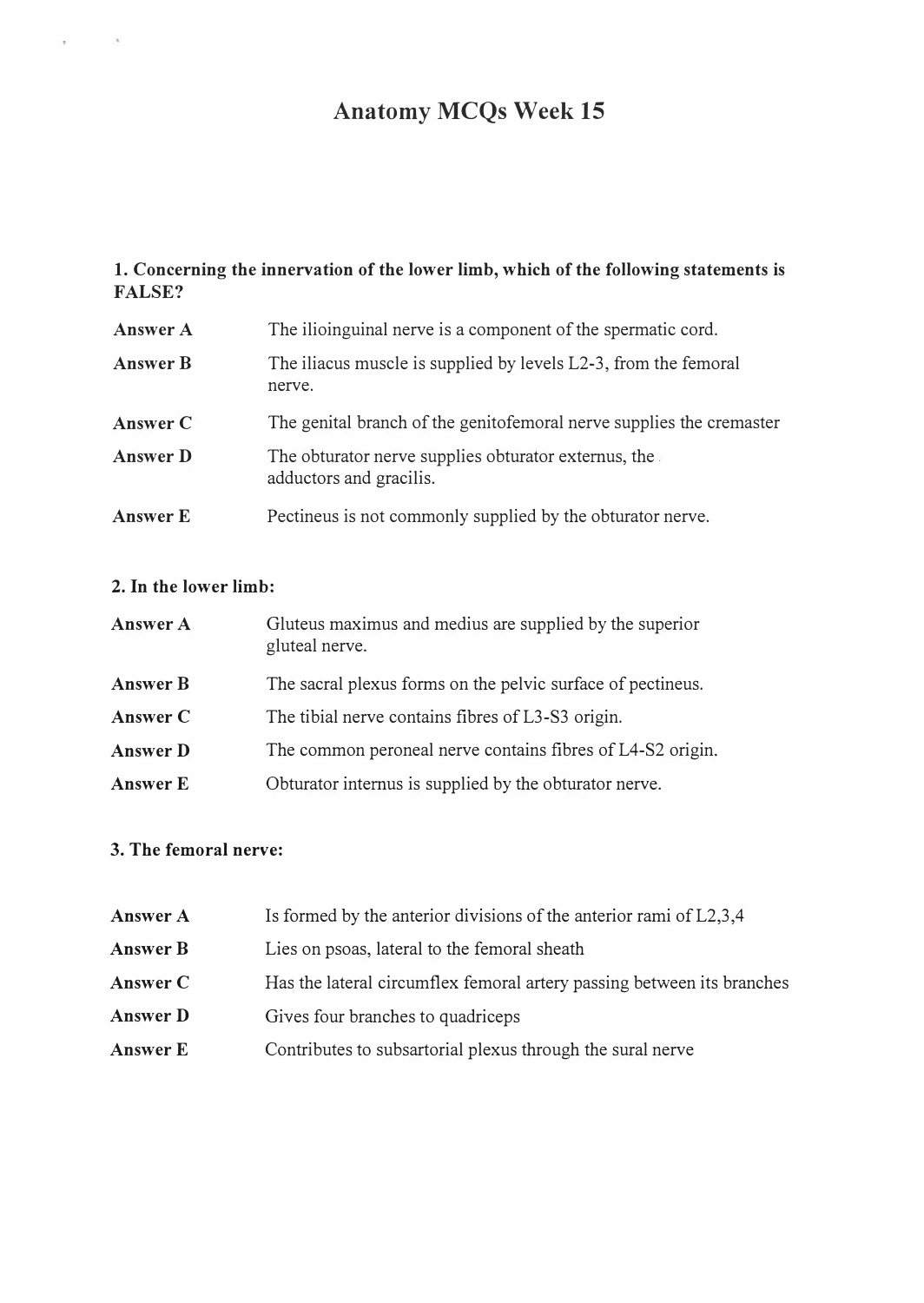4. Which of the following nerve - cutaneous distribution pairs is INCORRECTLY matched?

| <b>Answer A</b> | Saphenous $n$ – medial aspect knee   |
|-----------------|--------------------------------------|
| <b>Answer B</b> | Superficial peroneal $n -$ great toe |
| Answer C        | Sural $n$ – little toe               |
| <b>Answer D</b> | Obturator $n -$ groin                |
| <b>Answer E</b> | Subcostal $n$ – lateral aspect hip   |

# 5. Which of the following is not attached to the ischial tuberosity?

Answer A Answer B Answer C Answer D Answer E Semimembranosus Semitendinosus Long head of biceps femoris Adductor longus Quadratus femoris